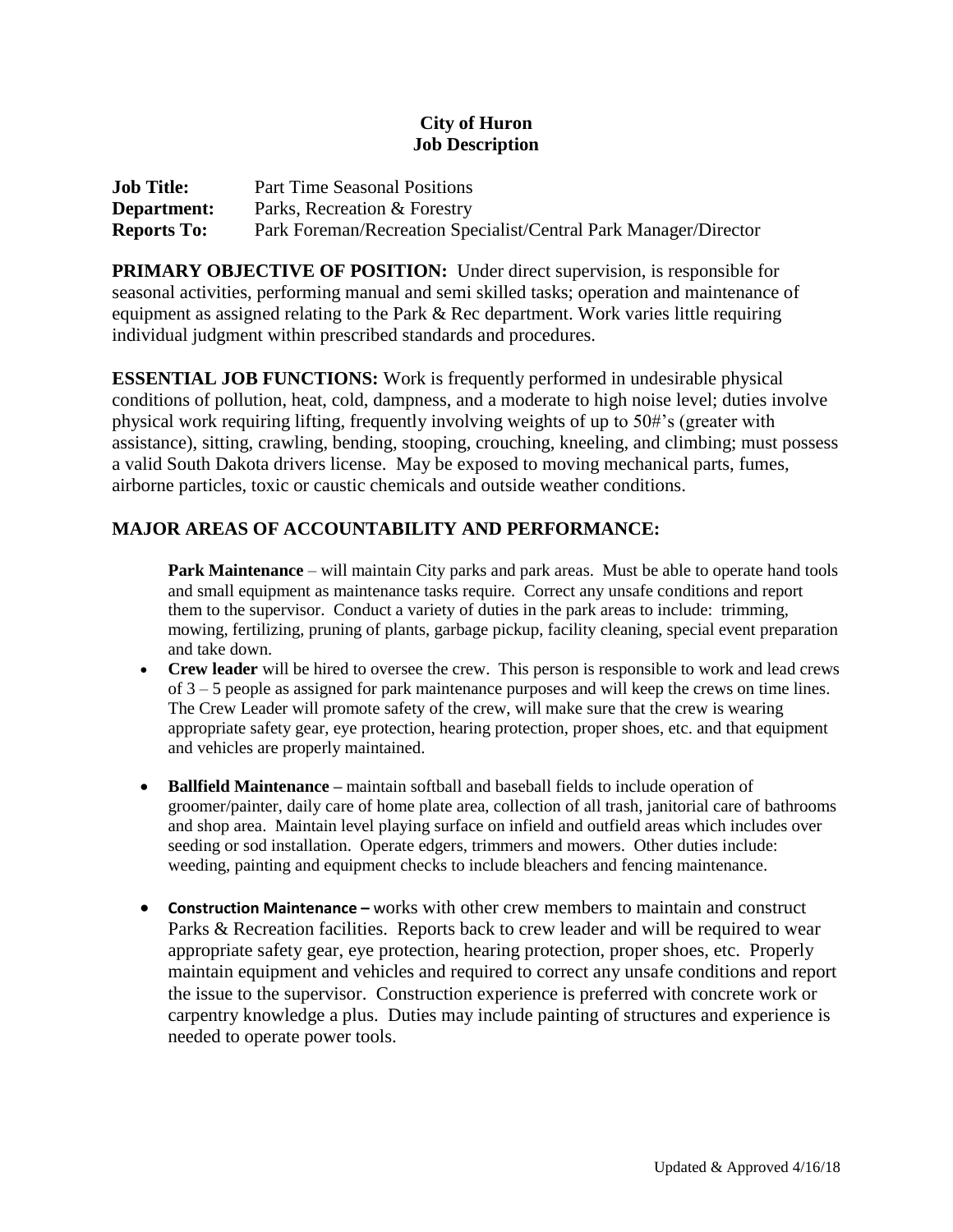- **Coach Pitch & T-Ball -** understand and explain rules to players. Demonstrate and teach the fundamental methods of play and good sportsmanship. Communicate with the players and their parents on problems, game or practice changes and other areas of communication as assigned by the program coordinator. Organize and supervise all players during games and practices. Properly maintain all equipment and return it to the department at the end of the season. Must have a thorough knowledge of the sport and must be able to demonstrate and teach various aspects of play. Must be able to supervise effectively and maintain order at all times. Must be able to communicate and relate to and work with children. Will promote T-Ball in the community. Work hours will be for games and practices held in the afternoons. Program held Monday, Tuesday, and Thursday. Coach may be assigned two or three teams. Coaches spend 1 hour per day with a team.
- **Campground Attendant –** work 3 hours each day at Memorial campgrounds. Take money and receipt it in to the Finance Office, maintenance of camp sites, grounds and facilities.
- **Gymnastics** Must have a broad knowledge of techniques and skills. Must be able to perform skills, do continuous lifting, good communication skills and good rapport with children ages 4- 18. Hours are from 10:00 am to 5:00 pm, Monday – Tuesday – Wednesday.
- **Aquatic Operations Supervisors –** are responsible for orientation and training of all lifeguards, to promote a safe, healthy swimming environment for patrons. Supervisors will inform the Central Park Manager on closings due to weather. Supervisors must have knowledge of ongoing mechanical operations at the aquatic center and collect water samples to send to the State Health Department for analysis. Supervisors need to provide an action plan for emergency shutdown of the aquatic center and inform the Central Park Manager of action to be taken when feasible. Supervisors will provide recommendations on the maintenance and improvements from season to season. Supervisors must provide accurate record of daily fees and submit funds to the finance office. Supervisors must complete accident report forms for any incident involving staff or the public. Supervisors will address complaints and bring other items to the Park and Recreation staff for proper attention. Position requires Lifeguard Training and Water – Safety Instructor certification. Supervisors will be responsible for grounds maintenance daily. Works with Central Park Manager to create monthly schedules for lifeguards.
- **Lifeguard -** prevent accidents and provide a safe and enjoyable swimming environment by implementing rules of the facility, be a good role model and mentor to swimmers. Maintain pool areas in a clean and respectable manner. Report to the Aquatic Operations Supervisors. Hours vary - there are morning shifts, afternoon shifts and evening shifts-rotating hours scheduled. Requires Lifeguard Training. Water – Safety Instructor certification, preferred. Lifeguards must be 16 years of age, be able to stand for long periods of time, climb stairs up to 3 stories high, physical exertion to perform rescues, contribute to park clean up. Lifeguards will cross train in concessions, front desk, building & grounds maintenance and run POS software when required. Lifeguards may be 15 year old but can't work at the top of elevated water slides.
- **Head lifeguards –** training to be an Aquatics Operations Supervisor. Responsible for guards during certain situations. Responsible for day-to-day operations when Aquatics Supervisor is absent.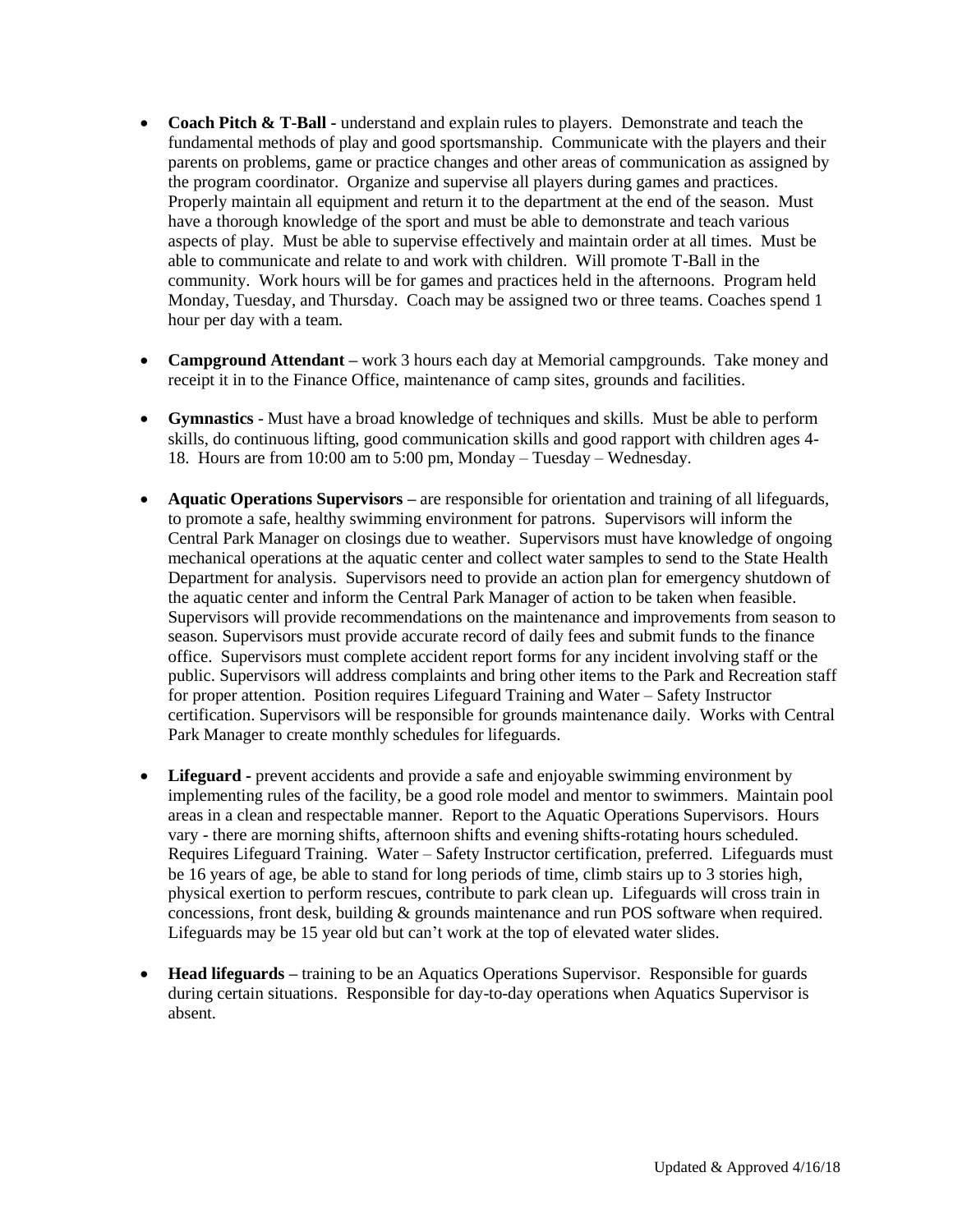- **Swim Instructor and Supervisor** teach swimming lessons from preschool-Level VI. Position requires Lifeguard Training and Water – Safety Instructor certification with current First Aid/CPR-PR.
- **Swim Instructor Supervisor -** Schedule all classes and instructors, complete all Red Cross paperwork immediately after each session and make sure Park & Rec. Dept. receives a copy ASAP. Complete instructor evaluations. More experienced workers (those who can lifeguard AND teach) are given preference when positions open up. Lifeguard Training certificate required with current CPR-PR. Preference in hiring will be given to applicants with BOTH LGT and WSI. Lifting is required and must to be able to lift 50 lbs.
- **Central Park Attendants** responsibilities include front desk, concessions and building & grounds maintenance**.** Must be able to count money and run POS software. Cleaning and other duties as assigned.
- **Concessions/Front Desk Manager –**supervise the Central Park Attendants. Disperses money daily and starts POS system. Oversee operations in the concession and front desk. Creates the front desk/concessions schedule monthly. Responsible for letting the Central Park Manager know weekly ordering needs for products and materials. Must close out shift nightly and run required reports. Also balances and submits funds to the Finance Office on a daily basis.
- **Concessions Lead –** Same duties as attendants with added supervisory responsibilities. This position will assist Concessions Manager and/or Central Park Manager in duties related to opening, closing and supervising staff. Will act as Manager in absence of Concessions Manager and will serve as a first line supervisor over concessions/front desk attendants.
- **Ravine Lake /Griffith Gardens - Park Caretaker & Park Ranger -** Responsible for skilled maintenance and upkeep of Ravine Lake Park and Concession area and Griffith Gardens. Must possess a valid driver's license. Be able to work well with co-workers and posses an interest in parks and the care of park equipment. Some weekend work may be required. Knowledge of horticulture is a plus with a general knowledge of plant diseases and care. Training with the Police Department is required for the Park Ranger duties. Duties will include: mowing and trimming of park area, assisting park workers in the construction of park facilities, assisting in the general upkeep of park area, painting of Park structures and daily care of park to accommodate special events. Assist in enforcement of park rules or city ordinances. Water testing for the Lake will be required once a week.
- **Tennis Assistant –** Must have a broad knowledge of techniques, skill and rules of the game. Must have good rapport with children, ages 7-17. Hours are from 8:00 am to 12:00 pm, Monday through Friday.
- **Tennis Instructors** Must prepare for lessons as required by the Recreation Specialist. Supervise and instruct registered participants in the fundamentals of tennis. Encourage and promote tennis and the tennis program. Maintain attendance records, prepare accident reports and administer first aid if and when necessary. Attend preseason training program and staff meetings scheduled throughout the summer. Organize and supervise Youth City Tennis Tournaments. Schedules may vary with participation numbers. Youth lessons are held on Monday through Fridays in the mornings. Instructors may be required to work some weekends. Classes are broken into age and skill levels.